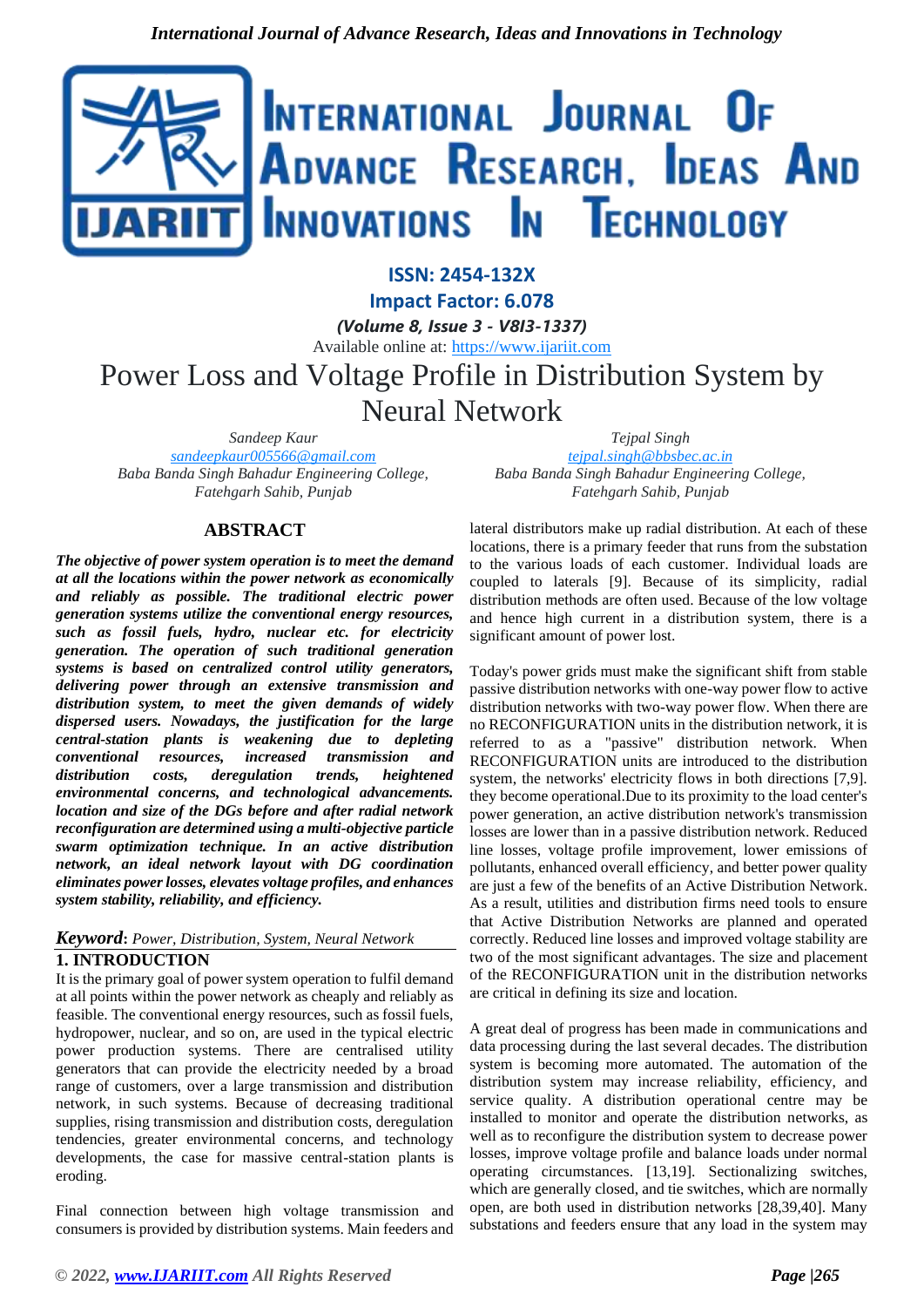be supplied by multiple paths. Sectionalizing and tying switches may be used to alter the distribution system. To accomplish the following, a reorganization is carried out

- Power loss reduction.
- Load balancing.
- Service restoration after fault occurrence.
- Voltage deviation minimization.

#### **1.1.1 Distribution Systems Power Loss Minimization**

Reduction in system line losses is one of the advantages of distributed generation, as already noted. Typically, utility companies are more concerned with actual power loss since it decreases the efficiency with which energy is transmitted to consumers. But the loss of reactive power is no less significant. In order to sustain a high enough voltage, the system requires a constant supply of reactive power. Reactive power, in turn, enables consumers to get actual power through transmission and distribution lines. If the decision maker is devoted to reducing losses and improving network performance (e.g., on the level of losses and/or dependability), strategically placed RECONFIGURATION along the network feeder may be highly effective [29,30,32,46]. If a distribution firm (DISCO) recovers income that is not only based on the asset value but also on network performance, this feature may be extremely valuable.

#### **1.2 Power Distribution Systems**

Only makers and researchers were concerned with power until the 1870s. Batteries were the primary source of power in a number of investigations into electrical phenomena. Scientist Zenobe Gram from Belgium invented the generator that could provide far more obvious electrical streams than a battery could provide. Small and large power plants were then shaped into power feeders to provide light and operate force machines for essential and supporting company efforts. In the meanwhile, Thomas Alva Edison and Joseph Swan were working on the idea of a fundamentally bright light, which appeared about 1880. Force has finally made it to its clients, providing interest and appropriate power for transportation systems to these customers. Force:The last step in the transmission of electric power is the use of an electric force appropriation framework. Customers are supplied with electricity through the transmission infrastructure. Transformers connect distribution substations to the transmission network.Equipment such as transformers, circuit breakers, and protective relays devices are often found in a distribution system's equipment. The term "Distribution System" refers to the electrical network that connects the transmission system's substation to the end user or customer.

**Temesgen Taye, et. al. [1]** determined that FUZZY NEURAL NETWORK (FNN) based capacitor placement on Bella distribution feeder resulted in a loss reduction of 37.27% and voltage profile improvement of 15% at peak load with initial capital investment cost of 3,317,328 Birr with ROI of 0.1664 year, FUZZY NEURAL NETWORK (FNN) based RECONFIGURATION placement on Bella distribution feeder resulted in a loss reduction of 50% and voltage profile improvement of 12% at peak load with initial capital investment cost of 184,114,566Birr with ROI of 6.832 year and GA based capacitor placement on Bella distribution feeder resulted in a loss reduction of 37% and voltage profile improvement of 15.7% at peak load with initial capital investment cost of 6,698,160 Birr with ROI of 0.3361 year. FUZZY NEURAL NETWORK (FNN) based capacitor placement on Bella distribution feeder solve power loss and voltage drop problem with small capital investment cost and short payback period by increasing system capacity and improving power factor of the system. So, FUZZY

NEURAL NETWORK (FNN) based capacitor placement should be implemented to optimize power loss and voltage drop of distribution systems.

**[Reza Indra Satrio](https://aip.scitation.org/author/Satrio%2C+Reza+Indra) and [Subiyanto](https://aip.scitation.org/author/Subiyanto) [2]** a distribution transformer's electric load analysis and investigation was the goal of this project. For each individual customer, real voltage and real current were measured twice at peak load times: in the morning and in the evening. ETAP Power Station Software was used to carry out the design and simulation work. Based on modelling and real-world measurements, the percentages of voltage drop and total power losses did not meet SPLN 72:1987 (Standard PLN) specifications.. Restructuring the electrical network architecture resulted in reduced drop voltage from 1.3 percent to 31.3 percent and power losses that went from 646.7 watt to 233.29. watts after the new distribution transformer was installed and restructured Reduced voltage drop and reduced power losses may be achieved by reorganising the electrical network and adding new distribution transformers, as the study's findings demonstrate

**Eshete Habtamu [3]** improve the performance of the distribution network using network reconfiguration. Electric distribution systems reconfiguration comprises tie and sectionalizing switches. Tie switches are normally open, and sectionalizing switches are normally closed. By opening and closing these switches, the distribution network can be reconfigured. This reconfiguration can be done for the objective of loss minimization. In order to get feasible results (loss minimization), the reconfiguration must meet some constraints, like Kirchhoff"s voltage and current laws, other equality and inequality constraints. The method used for this optimization problem is a genetic algorithm optimization method. The genetic algorithm has been described in detail and then applied specifically to the network reconfiguration problem. In the optimization process, load flow of the distribution system was computed. Then, computer simulation was performed by using DIgSILENT PowerFactory software for analyzing the distribution network reconfiguration.

**Antonio Gómez-Expósito, et. al. [4**] provides an analysis of electric generation and transmission systems that addresses diverse regulatory issues. It includes fundamental background topics, such as load flow, short circuit analysis, and economic dispatch, as well as advanced topics, such as harmonic load flow, state estimation, voltage and frequency control, electromagnetic transients, etc.

**Andreas, et. al. [5]** discuss the reduction of distribution losses representing a specific issue for each DSO, due to heterogeneous levels of both technical (TL) and non-technical (NTL) losses, but also due to differences on definition, measurement or regulation of losses. This reveals a real concern in proposing a global framework, which would be general enough to include all DSO situations about losses and specific enough to bring adapted answers to losses management. In order to tackle these questions, CIRED has engaged a Working Group on the reduction of distribution losses, which proposes a three steps approach for 1. Measuring, 2. Managing and 3. Mitigating distribution losses.

**Ola Badran, et. al. [6]** discuss the Network Reconfiguration technique is a method which helps mitigate power losses from distribution systems. However, the reconfiguration technique can only do this up to a certain point. Further power loss reduction may be realized via the application of [Distributed](https://www.sciencedirect.com/topics/engineering/distributed-power-generation)  [Generation](https://www.sciencedirect.com/topics/engineering/distributed-power-generation) (RECONFIGURATION). However, the integration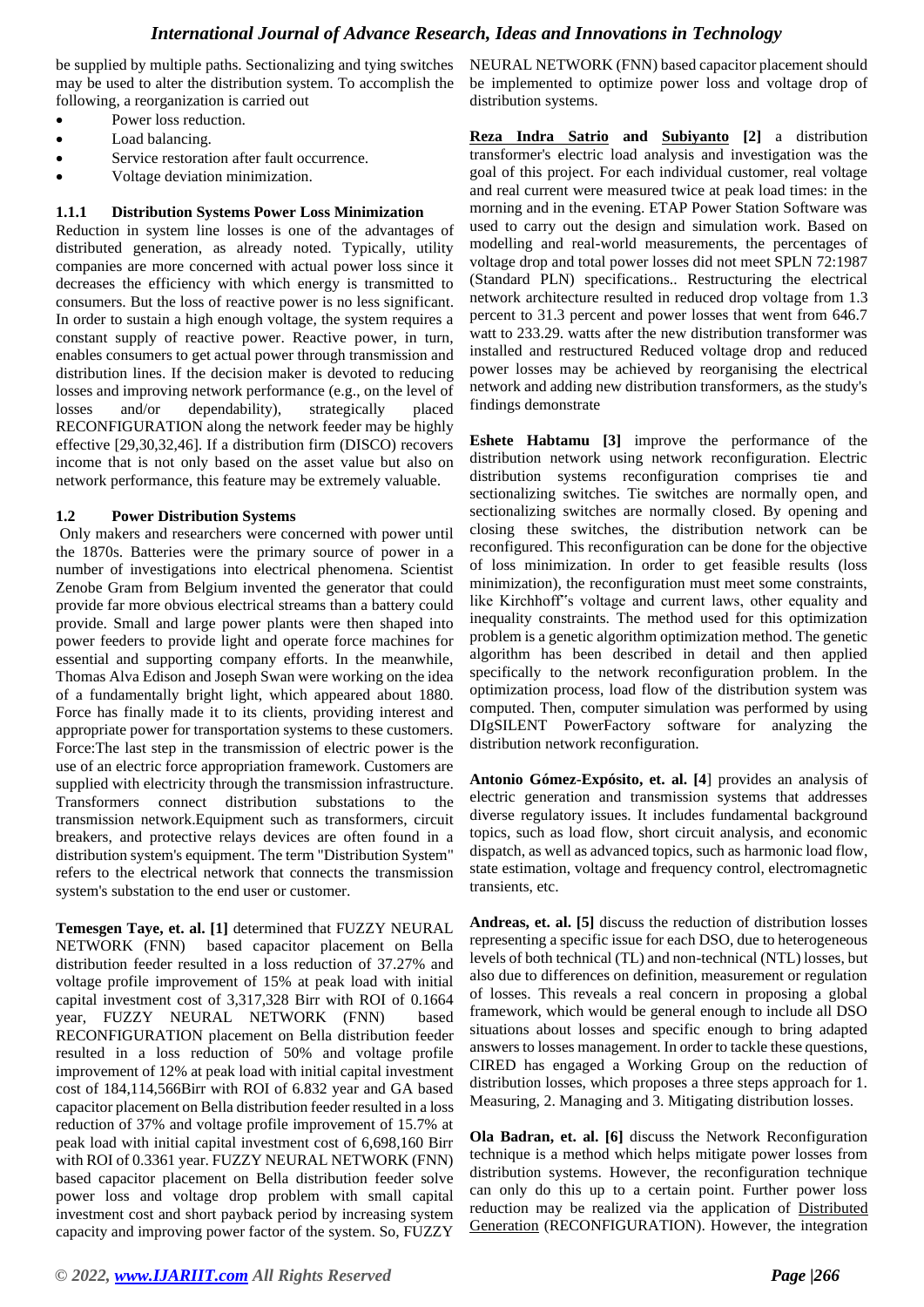of RECONFIGURATION into the distribution system at a nonoptimal location may result in increased power losses and voltage fluctuations. Therefore, a strategy for the selection of optimal placement and sizing of the RECONFIGURATION needs to be developed and at the same time ensure optimal configuration. Many heuristic and artificial intelligence methods have been proposed in the literature for optimal [distribution](https://www.sciencedirect.com/topics/engineering/electric-power-distribution)  [network](https://www.sciencedirect.com/topics/engineering/electric-power-distribution) reconfiguration, RECONFIGURATIONs sizing, and location.

**Joel Jose and Anupama Kohli [7]** presents a path-based mixed integer quadratic programming (MIQP) formulation of distribution feeder reconfiguration (DFR) for loss minimization and reliability enhancement. Analytical expressions for standard reliability indices like SAIFI and EDNS are obtained by adopting standard assumptions regarding component failures. A pathbased modeling framework is adopted to allow for easy evaluation of the reliability indices. The proposed path-to-branch incidence matrix results in linear expressions for the reliability indices and power flow equations. These linear models are suitably deployed in a flexible DFR optimization framework wherein reliability can feature in either via objectives or constraints. The proposed MIQP formulations are applied to different test systems to optimize network losses or reliability or both. Numerical results showcase the wide range of capabilities of the proposed formulations.

**T.S.R. Prasanti et. al [8]** presents a new approach in order to determine the optimal placement of capacitor in radial distribution system. The power loss is significantly high in distribution systems because of lower voltages and higher currents. Optimal capacitor placement results in system loss reduction, power factor correction, voltage profile improvement and additional feeder capacity can be released. The capacitor placement is done by considering parameters like Loss sensitivity factor and better Voltage profile. FUZZY NEURAL NETWORK (FNN) algorithm is used for determination of the location system capacitor placement. In the proposed algorithm depending upon loss sensitivity factor, number of iterations required for deriving better volage profile is possible to reduce. For, 25-bus three phase unbalanced and balanced system is considered for capacitive compensation. Three phase load flow solution is obtained by using topology-based load flow program in MATLAB environment and time required, accuracy has been found satisfying.

**Julius Kilonzi Charles [9**] aimed at solving this problem by proposing a hybrid of GA and IFUZZY NEURAL NETWORK (FNN) to optimize RECONFIGURATION location and size while considering both real and reactive power losses. Both real and reactive power flow and power loss sensitivity factors were utilized in identifying the candidate buses for RECONFIGURATION allocation. This reduced the search space for the algorithm and thus increased its rate of convergence. The suggested method was programmed under MATLAB 2011 software and tested using IEEE 30-bus test system, IEEE 33-bus test system and IEEE 57-bus test system by considering three types of RECONFIGURATIONs. The results obtained were compared to those obtained by other researchers. It was observed that GA-IFUZZY NEURAL NETWORK (FNN) method performed better in terms of reducing both real and reactive power losses as compared to Heuristic, GA, FUZZY NEURAL NETWORK (FNN) and IFUZZY NEURAL NETWORK (FNN) methods. For the IEEE 30-bus test system, the percentage reduction in real power loss was 35.46%, 35.82% and 35.21% while the percentage reduction in reactive power

loss was 36.01%, 35.95% and 35.88% for type 1, type 2 and type 3 RECONFIGURATIONs respectively. The voltage profile of the networks after optimizing RECONFIGURATION locations and sizes using GA-IFUZZY NEURAL NETWORK (FNN) method were also found to be much improved with the lowest bus voltage improved to 1.01pu and 0.959pu for the IEEE 30 bus and 33-bus test systems respectively.

**MM. Aman, et. al [10]** present a very detailed overview of optimum SCB placement techniques. Six different approaches of optimum SCB placement based on minimization of power losses, weakest voltage bus approach and maximization of system load ability will be applied on four different radial distribution test systems. The results have been compared on the basis of power loss reduction, voltage profile improvement, system load ability maximization and the line limit constraint.

**Mohsin Mahmood, et. al [11]** presents a study on technical losses in distribution system and analysis of the impact of losses in power sector. The technical losses caused by material properties and its resistance to the flow of electrical current in distribution system will be analysed and simulated through electrical transient analysis program. Moreover, the impact of different types of transformer and other equipment's connections to the substation and feeder will also be investigated.

The Fuzzy rules calculation fundamentally gained from creature's movement or conduct to take care of advancement issues. In fuzzy, every individual from the rules is known as a molecule and the rules are known as a threshold. Beginning with a haphazardly introduced populace and moving in arbitrarily picked bearings, every molecule experiences the looking space and recollects the best past positions of itself and its neighbors. Fuzzy rules convey great positions to one another and in addition powerfully alter their own position and speed got from the best position of all rules. The following step starts when the sum total of what particles have been moved. At last, all rules have a tendency to fly towards better and better positions over the looking procedure until the swarm move to near an ideal of the wellness capacity. The fuzzy-NN technique is turning out to be exceptionally main stream in view of its straightforwardness of execution and capacity to quickly unite to a decent arrangement. It doesn't require any angle data of the capacity to be enhanced and utilizes just primitive scientific administrators. As contrasted and other improvement techniques, it is quicker, less expensive and more productive.



**Fig.4.1 Proposed Flowchart**

Likewise, there is couple of parameters to alter in fuzzy-NN. That is the reason fuzzy-NN is a perfect advancement issue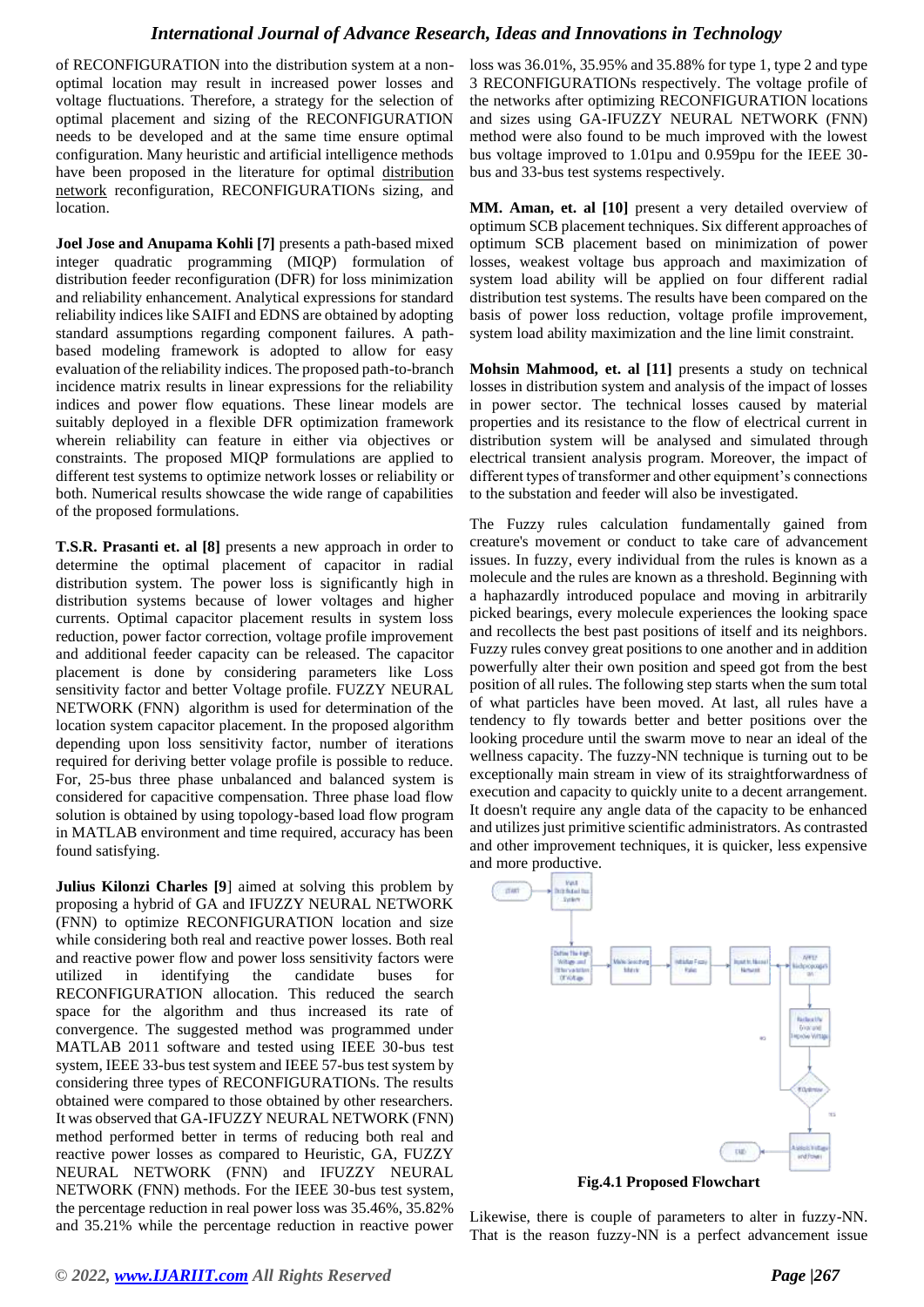solver in streamlining issues. Fuzzy-NN is appropriate to explain the non-direct, non-raised, consistent, discrete, whole number variable sort issues. For the better optimization results, the proposed work uses the genetic algorithm (GA) and the Particle Swarm Optimization (FUZZY NEURAL NETWORK (FNN) ) algorithm. A genetic algorithm is a meta-heuristic algorithm based on the gene and its purpose. In the genetic algorithm, the discovery, crossover and mutation procedure are the basis of the entire process for the best results. The optimization is based on the genes' fitness value. This algorithm supports the method of local optimization that is inadequate to achieve successful results. To address this dilemma, the present work proposes a hybrid approach. The Particle Swarm Algorithm for Optimization is a meta-heuristic algorithm based on swarm behaviour. This algorithm is used to solve the complex problem in order to obtain the best results. FUZZY NEURAL NETWORK (FNN) promotes the Global Optimization function and offers the best solution to the problem worldwide. In this work, FUZZY NEURAL NETWORK (FNN) and G.A work parallel to a better and optimal solution, as they are both optimized. In the section below, we clarify with the algorithm and flow map, the Genetic Algorithm (GA) and the Particle Swarm Optimization (FUZZY NEURAL NETWORK (FNN). The flow diagram illustrates the technical execution of the algorithms in the step by step working an algorithm.

Steps for the approach suggested are shown as follows:

Phase 1: Load / Power initialization.

Stage 2: Initialize the Load Power generator.

Phase 3: Assign and measure the cost of generators.

Phase 4: Use the FUZZY NEURAL NETWORK (FNN) to optimize.

Phase 5: If FUZZY NEURAL NETWORK (FNN) performance is optimized, the convergence check otherwise begins with the following steps.

(a) Chromosome initialization.

- (b) The junction of chromosomes.
- (c) Add set of roulettes.

(d) Optimization check. If optimized, the convergence check otherwise runs until the target type is not obtained.

(e) Step 6: Convergence search. If converge then check the costs, restart the particles and repeat phase 5.

(f) Step 7: If costs are lower than C then stop.

### **3. RESULTS OF PROPOSED WORK**

In this paper, analysis of different approaches of congestion and loss reduction with or without Distributed generator has been considered. In table 1 and other experiment we have used IEEE30 bus system. Table 5.1 represents the PI sensitivity base congestion in 3-Φ, 6 lines of distributed system.

| Table 9.1. Congestion Lines |               |                    |
|-----------------------------|---------------|--------------------|
| <b>FROM</b>                 |               | PI                 |
| <b>BUS</b>                  | <b>TO BUS</b> | <b>SENESTIVITY</b> |
| 5                           |               | $-14.853$          |
| q                           | 11            |                    |
| 19                          | 20            | $-6.457$           |
| 24                          | 25            | $-1.142$           |
| 25                          | 27            | $-4.694$           |
| Q                           | 28            | $-0.613$           |

Figure 5.1, figure 5.2 and figure 5.3 represents the IEEE30 bus system on current, power and Voltage using the concept of Newton Raphson. It presents variation in every bus. Table 2 shows the real and reactive power losses using RECONFIGURATION and without RECONFIGURATION with different power factors. Figure below shows the comparison

of real and reactive power loss. Both losses reduce when RECONFIGURATION is different.



**Fig.5.1 Comparison of different power factor =0.8**







**Fig.5.3 Comparison of different power factor=0.86**



**Fig.5.4 Comparison of different power factor=0.89**

In fig 5.4 have been show the Power factor impact on Reactive losses and active of real losses with and without Distributed generator replacement. Losses Reduced when RECONFIGURATION replace in both cases. Its show optimal replacement of RECONFIGURATION effect on Losses.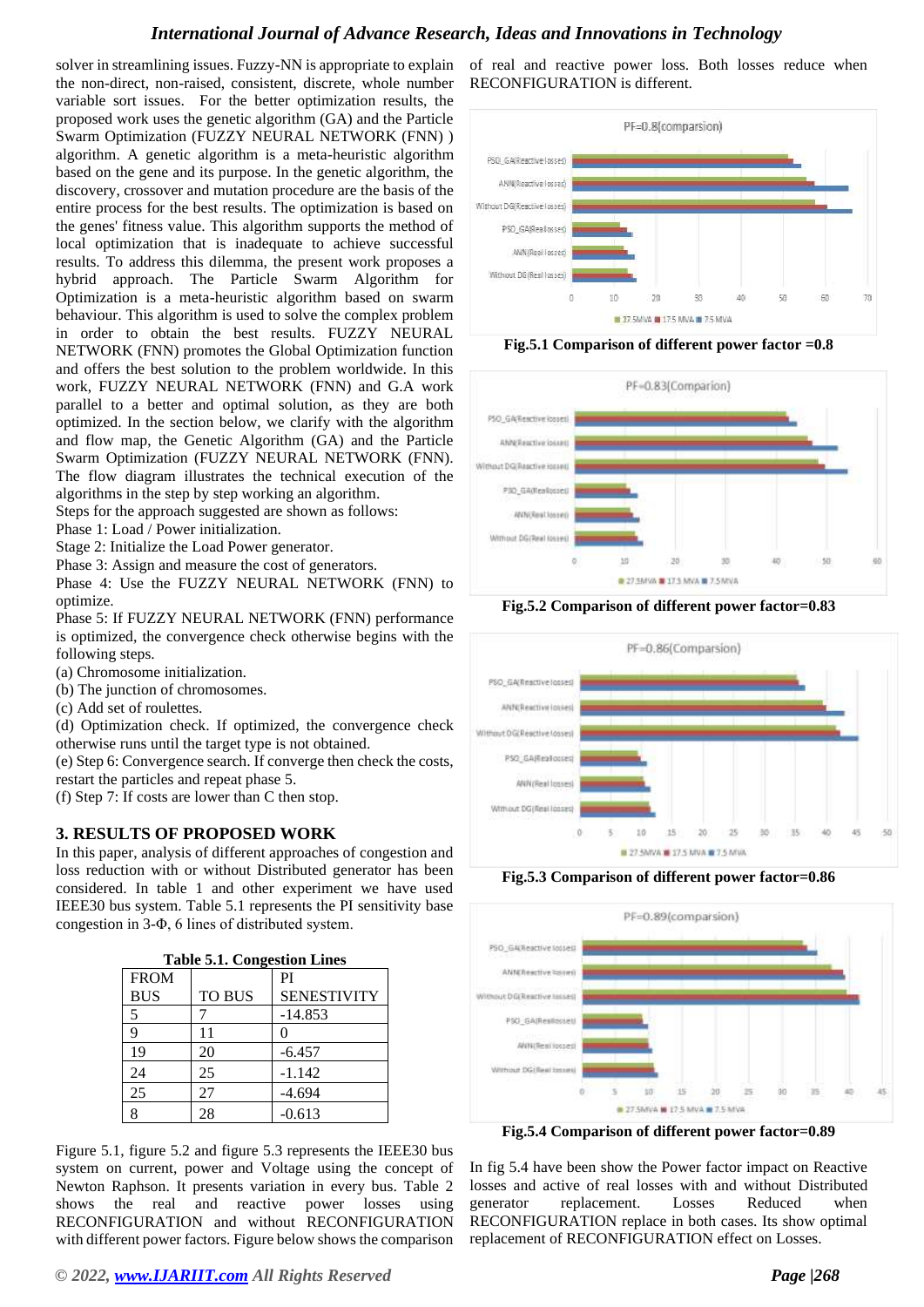

**Fig.5.5 Current Distribution on 30-BUS**

 In fig 5.5 have been show the current distribution without RECONFIGURATION use in 30 BUS system. Its show current quality reduce because of losses Increases active and reactive.



**Fig.5.7 Power on a 30 bus**



**Fig.5.8 Voltage profile comparison**

# **4. CONCLUSION**

RECONFIGURATION is optimally positioned in the distribution system that provides numerous advantages such as loss of power and harmonic minimization, enhanced voltage profile and stability, environmental friendliness and reliability improvement. In this paper, the Newton Raphon's power flow method with particle swarm optimization (PSO) algorithm hybrid with genetic algorithm is used for optimal placement of RECONFIGURATION in a distribution system. The method proposed is tested and validated in various bus test systems. The proposed optimal positioning of RECONFIGURATION units has proven resilient and provides improved efficiency for loss and THD minimization and voltage profile improvement. The research proposed aims to minimize power and voltage losses and also to reduce costs. The network's investment expense is the limited number of RECONFIGURATIONs of several smallest RECONFIGURATION sizes. The cost of this work per kVar which varies by size because the prices of large sizes are lower and the size optimum is less expensive. The index method and size of the RECONFIGURATION is used for the optimal placement of the RECONFIGURATION which is given by the proposed method and classical method PSO. The performance evaluation of the proposed work is done by comparing RECONFIGURATIONs and voltages, losses. In PSO, power losses are higher and value of capacitive compensation is less. The values obtained by the PSO is slightly lower and they are in acceptable limits and reasonably good. PROPOSED (FUZZY NEURAL NETWORK (FNN) method gives better reduction in power loss with lesser value of capacitive compensation. It can be concluded that PROPOSED (FUZZY NEURAL NETWORK (FNN) is a superior method than PSO. In future enhance this work by hybrid optimization.

### **5. REFERENCES**

- [1] Taye, Temesgen. " Improvement of Distribution Feeder Loss and Voltage Profile (Case Study: Bella Substation Distribution Feeder) " PhD diss., Addis Ababa University, 2019.
- [2] Satrio, Reza Indra, and Subiyanto. "Reduction technique of drop voltage and power losses to improve power quality using ETAP Power Station simulation model." *AIP Conference Proceedings*. Vol. 1941. No. 1. AIP Publishing LLC, 2018.
- [3] E. Habtamu, "Power loss minimization for distribution network reconfiguration using Genetic Algorithm," Addis Ababa: Addis Ababa University, 2018.
- [4] Gómez-Expósito, Antonio, Antonio J. Conejo, and Claudio Cañizares, eds. *Electric energy systems: analysis and operation*. CRC press, 2018.
- [5] B. Andreas, C. Raphaël and J. Damien, "Reduction of Technical and Non-Technical Losses in Distribution Networks," *International Conference on Electricity,* vol. 20, 2017.
- [6] Badran, Ola, Saad Mekhilef et al. "Optimal reconfiguration of distribution system connected with distributed generations: A review of different methodologies." *Renewable and Sustainable Energy Reviews* vol. 73, pp. 854-867, 2017.
- [7] Joel Jose et. al, "Reliability constrained distribution feeder reconfiguration for power loss minimization", 2016 National Power Systems Conference (NPSC), IEEE Conference Publications.
- [8] T.S.R. Prasanti, "Optimal Placement of Capacitor by Using FUZZY NEURAL NETWORK (FNN) with Considering Harmonics in Distribution Systems," *International Journal of Scientific & Engineering Research,* vol. 7, no. 12, 2016.
- [9] Kilonzi, Charles J. "Loss reduction and voltage profile